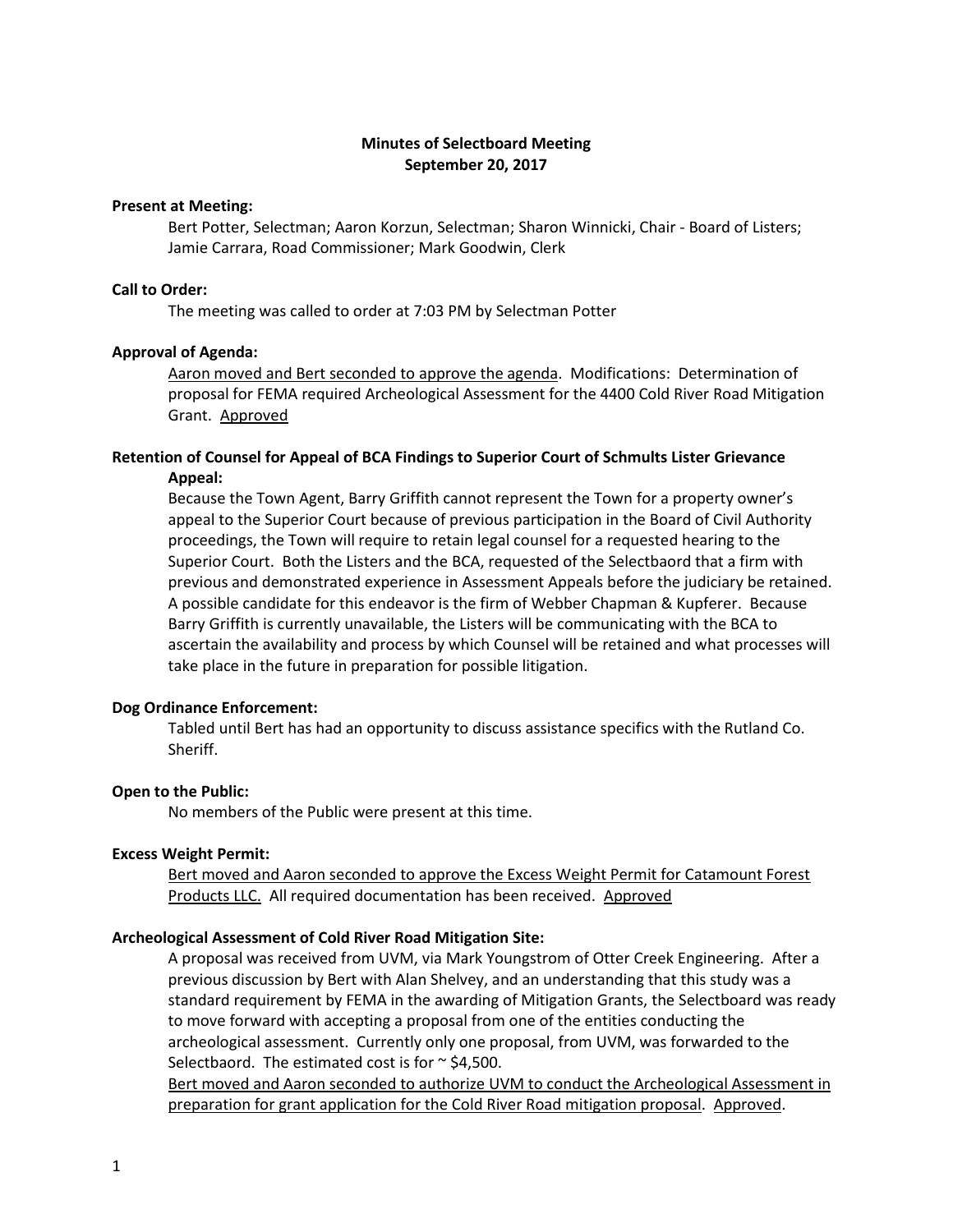### **FEMA Disaster 4330:**

The Road Commissioner and Town Clerk attended a mandatory meeting of FEMA and VT State Dept. of Emergency Management representatives at the District 3 VT DOT facility in Mendon Wednesday August 30 for those Rutland County Towns applying for Public Assistance Grants for damage incurred during the June 29-July 1 rain events. Shrewsbury incurred additional damage to the bank of the Cold River in the area of 6804 Cold River Rd. that will require mitigation in the form of additional bank stabilization and armoring. The Town is qualified to receive a grant and has made an application for assistance. Currently the Road Commissioner is gathering necessary permits and estimates in order to proceed within the circumscribed procedures of FEMA disaster assistance.

## **Road Commissioner – Report**

## Employment Candidate

Jamie reported that an applicant for the Road Crew open position has been interviewed and Jamie anticipates that he will be making an employment offer to him in the next day or two. The Road Commissioner reported that the candidate is a qualified CDL driver, who has been working seasonally for a known vendor, who is looking for something more steady and determinable.

### Northam Road Culvert

Jamie reported that the culvert on Northam Rd., just below Mountain School Road, in the vicinity of the Shrewsbury Community Church property access is having serious integrity issues. Jamie anticipates that he will need to replace the structure within the next construction season. The Road Commissioner anticipates that this will require a Structures Grant from VTrans including engineering and permitting, and a resetting of the anticipated order in which other scheduled projects will be addressed. The project will also impact current paving plan, which will be addressed by working around the area avoiding tearing up any new paving next year when it is anticipated that the culvert work will commence.

## FEMA Event 4330 / 6804 Cold River Road Bank Stabilization

Jamie has received some of the permits for the anticipated work. He anticipates that he will be able to commence preliminary work sometime around October  $9<sup>th</sup>$ , per the Agency of Natural resources. The in-stream work will be allowed because of the emergency mitigation aspect of the project.

#### Culverts and Water Drainage on Gaynor Road:

Jamie Carrara reminded the Selectbaord that even on Class 4 Roads the Town must maintain culverts and bridges.

# **Minutes:**

Bert moved and Aaron seconded to approve the Minutes of September 6, 2017. Approved

#### **Orders**

## Bert moved and Aaron seconded to approve:

Road Commissioner Orders # 9A of September 20, 2017 for \$11,369.97 and Selectboard Orders # 9A of September 20, 2017 for \$34,500.95. Approved (Note: Selectboard Orders includes a Garage Bond Payment of \$24,000)